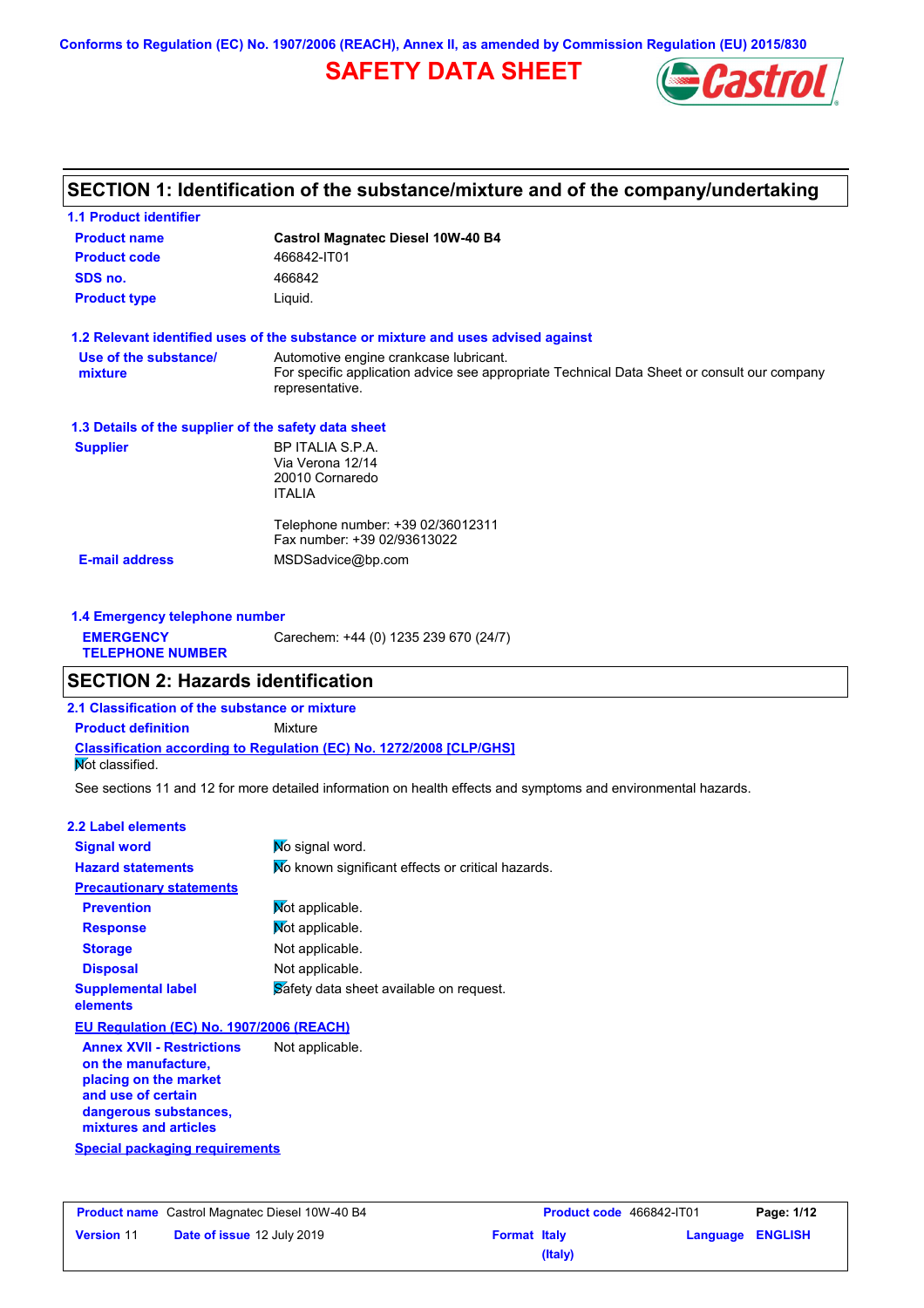# **SECTION 2: Hazards identification**

| <b>Containers to be fitted</b><br>with child-resistant<br>fastenings                                                     | Not applicable.                                                                                                                                                                                                                                 |
|--------------------------------------------------------------------------------------------------------------------------|-------------------------------------------------------------------------------------------------------------------------------------------------------------------------------------------------------------------------------------------------|
| <b>Tactile warning of danger</b>                                                                                         | Not applicable.                                                                                                                                                                                                                                 |
| 2.3 Other hazards                                                                                                        |                                                                                                                                                                                                                                                 |
| <b>Results of PBT and vPvB</b><br>assessment                                                                             | Product does not meet the criteria for PBT or vPvB according to Regulation (EC) No. 1907/2006,<br>Annex XIII.                                                                                                                                   |
| <b>Product meets the criteria</b><br>for PBT or vPvB according<br>to Regulation (EC) No.<br><b>1907/2006, Annex XIII</b> | This mixture does not contain any substances that are assessed to be a PBT or a vPvB.                                                                                                                                                           |
| Other hazards which do<br>not result in classification                                                                   | $\triangleright$ efatting to the skin.<br><b>USED ENGINE OILS</b><br>Used engine oil may contain hazardous components which have the potential to cause skin<br>cancer.<br>See Toxicological Information, section 11 of this Safety Data Sheet. |
|                                                                                                                          | Experimental data on one or more of the components has been used to determine all or part of<br>the hazard classification of this product.                                                                                                      |

## **SECTION 3: Composition/information on ingredients**

#### **3.2 Mixtures**

**Product definition**

Mixture

Highly refined base oil (IP 346 DMSO extract < 3%). Proprietary performance additives.

| <b>Product/ingredient</b><br>name                                                                    | <b>Identifiers</b>                                               | ℅ | <b>Regulation (EC) No.</b><br><b>1272/2008 [CLP]</b>                      | <b>Type</b> |
|------------------------------------------------------------------------------------------------------|------------------------------------------------------------------|---|---------------------------------------------------------------------------|-------------|
| <b>Phosphorodithiold acid, mixed O.O-bis</b><br>(1,3-dimethylbutyl and iso-Pr) esters,<br>zinc salts | REACH #: 01-2119493626-26 ≤3<br>EC: 283-392-8<br>CAS: 84605-29-8 |   | <b>Skin Irrit. 2. H315</b><br>Eye Dam. 1, H318<br>Aquatic Chronic 2. H411 | [1]         |
| See Section 16 for the full text of the H statements declared above.                                 |                                                                  |   |                                                                           |             |

#### **Type**

[1] Substance classified with a health or environmental hazard

[2] Substance with a workplace exposure limit

[3] Substance meets the criteria for PBT according to Regulation (EC) No. 1907/2006, Annex XIII

[4] Substance meets the criteria for vPvB according to Regulation (EC) No. 1907/2006, Annex XIII

[5] Substance of equivalent concern

[6] Additional disclosure due to company policy

Occupational exposure limits, if available, are listed in Section 8.

## **SECTION 4: First aid measures**

#### **4.1 Description of first aid measures**

| Eye contact                       | In case of contact, immediately flush eyes with plenty of water for at least 15 minutes. Eyelids<br>should be held away from the eyeball to ensure thorough rinsing. Check for and remove any<br>contact lenses. Get medical attention.           |
|-----------------------------------|---------------------------------------------------------------------------------------------------------------------------------------------------------------------------------------------------------------------------------------------------|
| <b>Skin contact</b>               | Wash skin thoroughly with soap and water or use recognised skin cleanser. Remove<br>contaminated clothing and shoes. Wash clothing before reuse. Clean shoes thoroughly before<br>reuse. Get medical attention if irritation develops.            |
| <b>Inhalation</b>                 | Finhaled, remove to fresh air. In case of inhalation of decomposition products in a fire,<br>symptoms may be delayed. The exposed person may need to be kept under medical<br>surveillance for 48 hours. Get medical attention if symptoms occur. |
| <b>Ingestion</b>                  | Do not induce vomiting unless directed to do so by medical personnel. Get medical attention if<br>symptoms occur.                                                                                                                                 |
| <b>Protection of first-aiders</b> | No action shall be taken involving any personal risk or without suitable training. It may be<br>dangerous to the person providing aid to give mouth-to-mouth resuscitation.                                                                       |

#### **4.2 Most important symptoms and effects, both acute and delayed**

See Section 11 for more detailed information on health effects and symptoms.

## **Potential acute health effects**

**Inhalation** Exposure to decomposition products may cause a health hazard. Serious effects may be delayed following exposure.

| <b>Product name</b> Castrol Magnatec Diesel 10W-40 B4 |                                   | <b>Product code</b> 466842-IT01 |         | Page: 2/12              |  |
|-------------------------------------------------------|-----------------------------------|---------------------------------|---------|-------------------------|--|
| <b>Version 11</b>                                     | <b>Date of issue 12 July 2019</b> | <b>Format Italy</b>             |         | <b>Language ENGLISH</b> |  |
|                                                       |                                   |                                 | (Italy) |                         |  |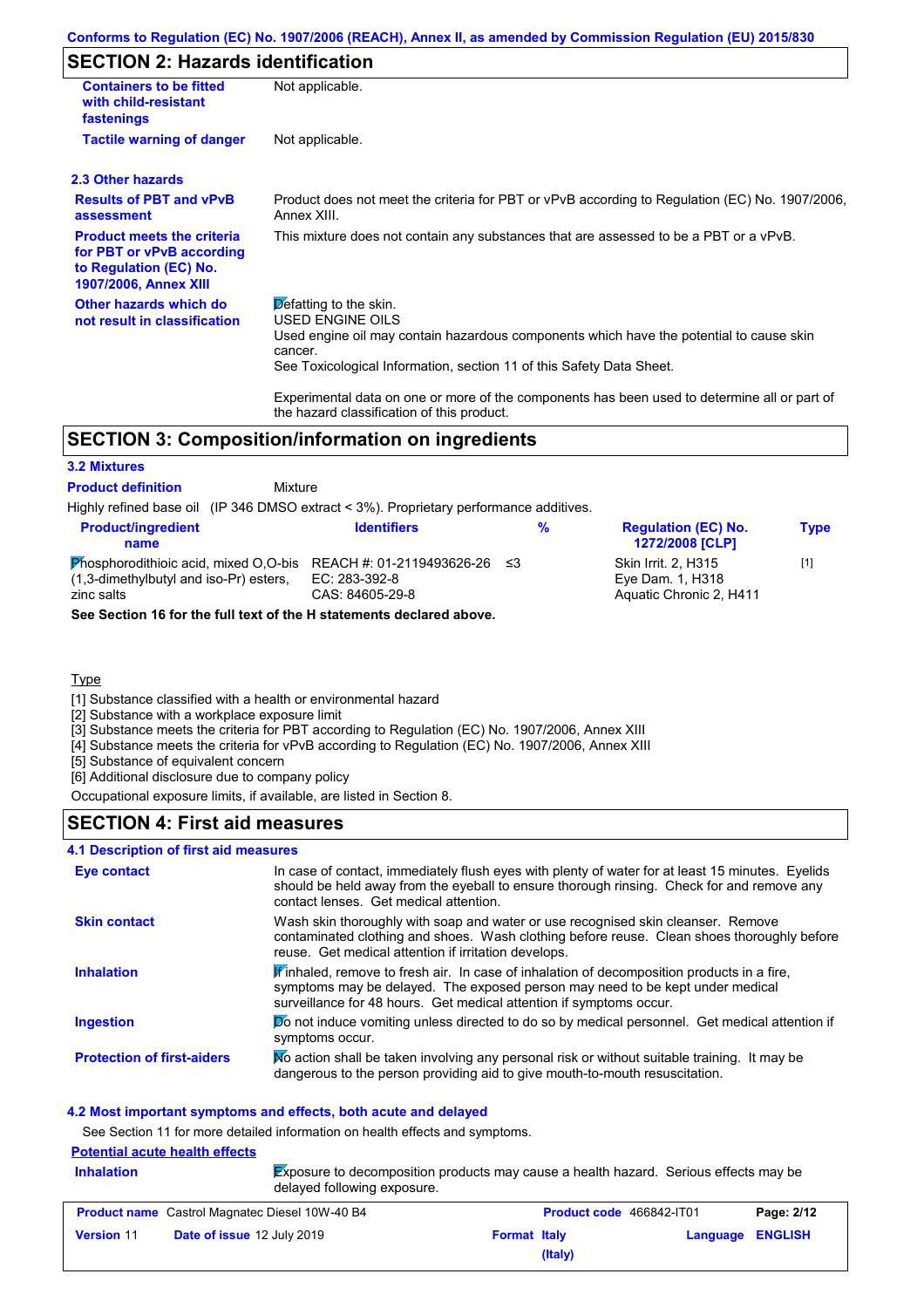# **SECTION 4: First aid measures**

| Ingestion           | No known significant effects or critical hazards.                                                                 |
|---------------------|-------------------------------------------------------------------------------------------------------------------|
| <b>Skin contact</b> | Defatting to the skin. May cause skin dryness and irritation.                                                     |
| Eye contact         | Mot classified as an eye irritant. Based on data available for this or related materials.                         |
|                     | Delayed and immediate effects as well as chronic effects from short and long-term exposure                        |
| <b>Inhalation</b>   | Overexposure to the inhalation of airborne droplets or aerosols may cause irritation of the<br>respiratory tract. |
| <b>Ingestion</b>    | Ingestion of large quantities may cause nausea and diarrhoea.                                                     |
| <b>Skin contact</b> | Prolonged or repeated contact can defat the skin and lead to irritation and/or dermatitis.                        |
| <b>Eye contact</b>  | Potential risk of transient stinging or redness if accidental eye contact occurs.                                 |
|                     |                                                                                                                   |

#### **4.3 Indication of any immediate medical attention and special treatment needed**

| <b>Notes to physician</b> | Treatment should in general be symptomatic and directed to relieving any effects.   |
|---------------------------|-------------------------------------------------------------------------------------|
|                           | In case of inhalation of decomposition products in a fire, symptoms may be delayed. |
|                           | The exposed person may need to be kept under medical surveillance for 48 hours.     |

# **SECTION 5: Firefighting measures**

| 5.1 Extinguishing media                                   |                                                                                                                                                                                                |
|-----------------------------------------------------------|------------------------------------------------------------------------------------------------------------------------------------------------------------------------------------------------|
| <b>Suitable extinguishing</b><br>media                    | In case of fire, use foam, dry chemical or carbon dioxide extinguisher or spray.                                                                                                               |
| <b>Unsuitable extinguishing</b><br>media                  | Do not use water jet. The use of a water jet may cause the fire to spread by splashing the<br>burning product.                                                                                 |
| 5.2 Special hazards arising from the substance or mixture |                                                                                                                                                                                                |
| <b>Hazards from the</b><br>substance or mixture           | In a fire or if heated, a pressure increase will occur and the container may burst.                                                                                                            |
| <b>Hazardous combustion</b><br><b>products</b>            | Combustion products may include the following:<br>carbon oxides (CO, CO <sub>2</sub> ) (carbon monoxide, carbon dioxide)<br>nitrogen oxides (NO, $NQ_2$ etc.)                                  |
| 5.3 Advice for firefighters                               |                                                                                                                                                                                                |
| <b>Special precautions for</b><br>fire-fighters           | No action shall be taken involving any personal risk or without suitable training. Promptly<br>isolate the scene by removing all persons from the vicinity of the incident if there is a fire. |

Fire-fighters should wear appropriate protective equipment and self-contained breathing apparatus (SCBA) with a full face-piece operated in positive pressure mode. Clothing for firefighters (including helmets, protective boots and gloves) conforming to European standard EN 469 will provide a basic level of protection for chemical incidents. **Special protective equipment for fire-fighters**

## **SECTION 6: Accidental release measures**

|                                                          | 6.1 Personal precautions, protective equipment and emergency procedures                                                                                                                                                                                                                                                                                                                        |  |  |
|----------------------------------------------------------|------------------------------------------------------------------------------------------------------------------------------------------------------------------------------------------------------------------------------------------------------------------------------------------------------------------------------------------------------------------------------------------------|--|--|
| For non-emergency<br>personnel                           | No action shall be taken involving any personal risk or without suitable training. Evacuate<br>surrounding areas. Keep unnecessary and unprotected personnel from entering. Do not touch<br>or walk through spilt material. Floors may be slippery; use care to avoid falling. Put on<br>appropriate personal protective equipment.                                                            |  |  |
| For emergency responders                                 | Entry into a confined space or poorly ventilated area contaminated with vapour, mist or fume is<br>extremely hazardous without the correct respiratory protective equipment and a safe system of<br>work. Wear self-contained breathing apparatus. Wear a suitable chemical protective suit.<br>Chemical resistant boots. See also the information in "For non-emergency personnel".           |  |  |
| <b>6.2 Environmental</b><br>precautions                  | Avoid dispersal of spilt material and runoff and contact with soil, waterways, drains and sewers.<br>Inform the relevant authorities if the product has caused environmental pollution (sewers,<br>waterways, soil or air).                                                                                                                                                                    |  |  |
| 6.3 Methods and material for containment and cleaning up |                                                                                                                                                                                                                                                                                                                                                                                                |  |  |
| <b>Small spill</b>                                       | Stop leak if without risk. Move containers from spill area. Absorb with an inert material and<br>place in an appropriate waste disposal container. Dispose of via a licensed waste disposal<br>contractor.                                                                                                                                                                                     |  |  |
| Large spill                                              | Stop leak if without risk. Move containers from spill area. Prevent entry into sewers, water<br>courses, basements or confined areas. Contain and collect spillage with non-combustible,<br>absorbent material e.g. sand, earth, vermiculite or diatomaceous earth and place in container<br>for disposal according to local regulations. Dispose of via a licensed waste disposal contractor. |  |  |

| <b>Product name</b> Castrol Magnatec Diesel 10W-40 B4 |                                   | <b>Product code</b> 466842-IT01 |         | Page: 3/12       |  |
|-------------------------------------------------------|-----------------------------------|---------------------------------|---------|------------------|--|
| <b>Version 11</b>                                     | <b>Date of issue 12 July 2019</b> | <b>Format Italy</b>             |         | Language ENGLISH |  |
|                                                       |                                   |                                 | (Italy) |                  |  |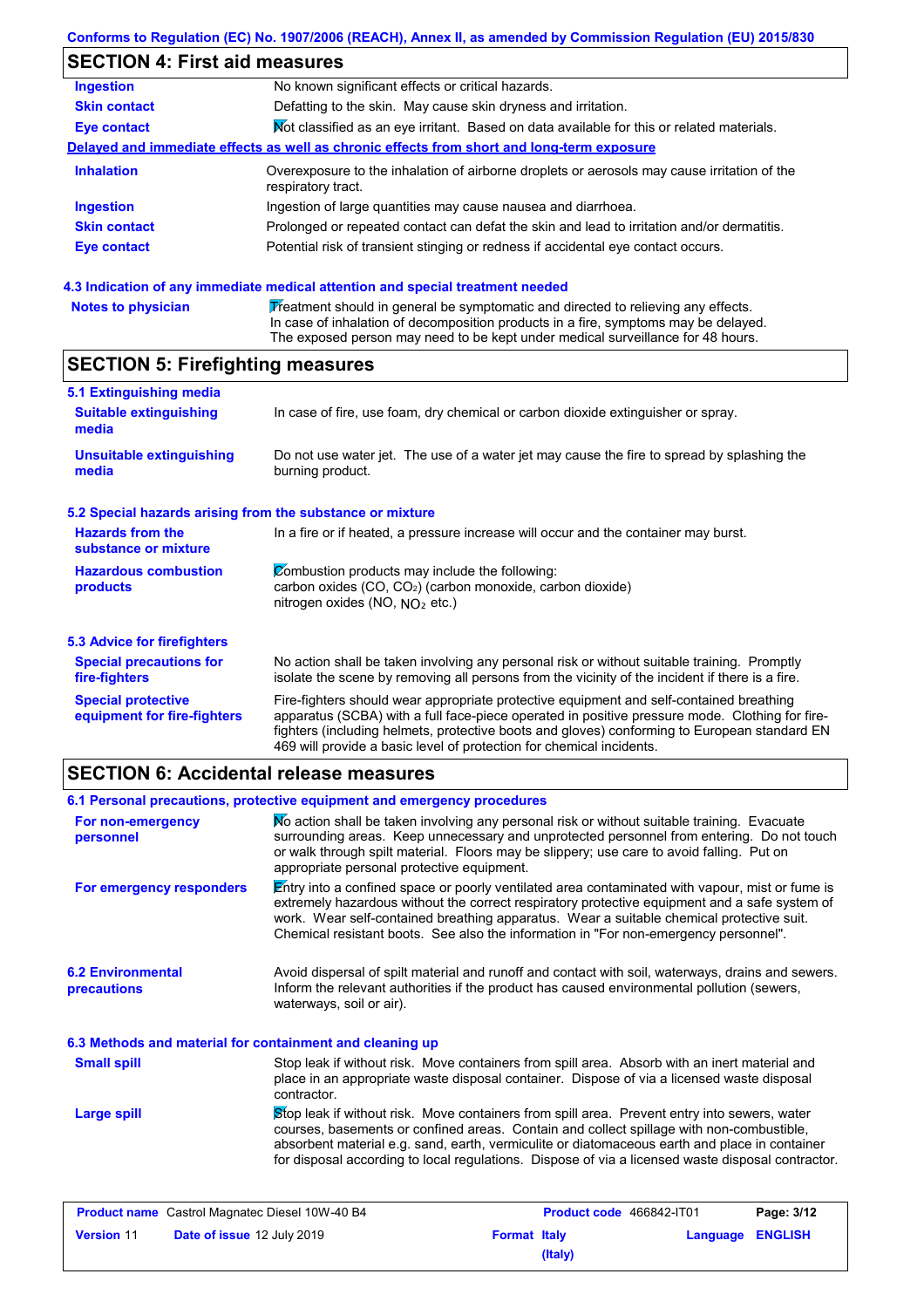## **SECTION 6: Accidental release measures**

| 6.4 Reference to other | See Section 1 for emergency contact information.                            |
|------------------------|-----------------------------------------------------------------------------|
| sections               | See Section 5 for firefighting measures.                                    |
|                        | See Section 8 for information on appropriate personal protective equipment. |
|                        | See Section 12 for environmental precautions.                               |
|                        | See Section 13 for additional waste treatment information.                  |

## **SECTION 7: Handling and storage**

| 7.1 Precautions for safe handling                                                    |                                                                                                                                                                                                                                                                                                                                                                                                                                                                                          |
|--------------------------------------------------------------------------------------|------------------------------------------------------------------------------------------------------------------------------------------------------------------------------------------------------------------------------------------------------------------------------------------------------------------------------------------------------------------------------------------------------------------------------------------------------------------------------------------|
| <b>Protective measures</b>                                                           | <b>Put on appropriate personal protective equipment.</b>                                                                                                                                                                                                                                                                                                                                                                                                                                 |
| <b>Advice on general</b><br>occupational hygiene                                     | Eating, drinking and smoking should be prohibited in areas where this material is handled,<br>stored and processed. Wash thoroughly after handling. Remove contaminated clothing and<br>protective equipment before entering eating areas. See also Section 8 for additional<br>information on hygiene measures.                                                                                                                                                                         |
| <b>7.2 Conditions for safe</b><br>storage, including any<br><i>incompatibilities</i> | Store in accordance with local regulations. Store in a dry, cool and well-ventilated area, away<br>from incompatible materials (see Section 10). Keep away from heat and direct sunlight. Keep<br>container tightly closed and sealed until ready for use. Containers that have been opened must<br>be carefully resealed and kept upright to prevent leakage. Store and use only in equipment/<br>containers designed for use with this product. Do not store in unlabelled containers. |
| <b>Not suitable</b>                                                                  | Prolonged exposure to elevated temperature.                                                                                                                                                                                                                                                                                                                                                                                                                                              |
| 7.3 Specific end use(s)                                                              |                                                                                                                                                                                                                                                                                                                                                                                                                                                                                          |
| <b>Recommendations</b>                                                               | See section 1.2 and Exposure scenarios in annex, if applicable.                                                                                                                                                                                                                                                                                                                                                                                                                          |
|                                                                                      | <b>CECTION 0. Evangura controlainground protection</b>                                                                                                                                                                                                                                                                                                                                                                                                                                   |

## **SECTION 8: Exposure controls/personal protection**

#### **8.1 Control parameters**

#### **Occupational exposure limits** No exposure limit value known.

Whilst specific OELs for certain components may be shown in this section, other components may be present in any mist, vapour or dust produced. Therefore, the specific OELs may not be applicable to the product as a whole and are provided for guidance only.

**Recommended monitoring procedures**

If this product contains ingredients with exposure limits, personal, workplace atmosphere or biological monitoring may be required to determine the effectiveness of the ventilation or other control measures and/or the necessity to use respiratory protective equipment. Reference should be made to monitoring standards, such as the following: European Standard EN 689 (Workplace atmospheres - Guidance for the assessment of exposure by inhalation to chemical agents for comparison with limit values and measurement strategy) European Standard EN 14042 (Workplace atmospheres - Guide for the application and use of procedures for the assessment of exposure to chemical and biological agents) European Standard EN 482 (Workplace atmospheres - General requirements for the performance of procedures for the measurement of chemical agents) Reference to national guidance documents for methods for the determination of hazardous substances will also be required.

**(Italy)**

#### **Derived No Effect Level**

No DNELs/DMELs available.

#### **Predicted No Effect Concentration**

No PNECs available

| <b>Appropriate engineering</b><br><b>controls</b>     | Provide exhaust ventilation or other engineering controls to keep the relevant airborne<br>concentrations below their respective occupational exposure limits.<br>All activities involving chemicals should be assessed for their risks to health, to ensure<br>exposures are adequately controlled. Personal protective equipment should only be considered<br>after other forms of control measures (e.g. engineering controls) have been suitably evaluated.<br>Personal protective equipment should conform to appropriate standards, be suitable for use, be<br>kept in good condition and properly maintained.<br>Your supplier of personal protective equipment should be consulted for advice on selection and<br>appropriate standards. For further information contact your national organisation for standards.<br>The final choice of protective equipment will depend upon a risk assessment. It is important to<br>ensure that all items of personal protective equipment are compatible. |                          |          |                |
|-------------------------------------------------------|---------------------------------------------------------------------------------------------------------------------------------------------------------------------------------------------------------------------------------------------------------------------------------------------------------------------------------------------------------------------------------------------------------------------------------------------------------------------------------------------------------------------------------------------------------------------------------------------------------------------------------------------------------------------------------------------------------------------------------------------------------------------------------------------------------------------------------------------------------------------------------------------------------------------------------------------------------------------------------------------------------|--------------------------|----------|----------------|
| <b>Individual protection measures</b>                 |                                                                                                                                                                                                                                                                                                                                                                                                                                                                                                                                                                                                                                                                                                                                                                                                                                                                                                                                                                                                         |                          |          |                |
| <b>Hygiene measures</b>                               | Wash hands, forearms and face thoroughly after handling chemical products, before eating,<br>smoking and using the lavatory and at the end of the working period. Ensure that eyewash<br>stations and safety showers are close to the workstation location.                                                                                                                                                                                                                                                                                                                                                                                                                                                                                                                                                                                                                                                                                                                                             |                          |          |                |
| <b>Respiratory protection</b>                         |                                                                                                                                                                                                                                                                                                                                                                                                                                                                                                                                                                                                                                                                                                                                                                                                                                                                                                                                                                                                         |                          |          |                |
| <b>Product name</b> Castrol Magnatec Diesel 10W-40 B4 |                                                                                                                                                                                                                                                                                                                                                                                                                                                                                                                                                                                                                                                                                                                                                                                                                                                                                                                                                                                                         | Product code 466842-IT01 |          | Page: 4/12     |
| Date of issue 12 July 2019<br><b>Version 11</b>       |                                                                                                                                                                                                                                                                                                                                                                                                                                                                                                                                                                                                                                                                                                                                                                                                                                                                                                                                                                                                         | <b>Format Italy</b>      | Language | <b>ENGLISH</b> |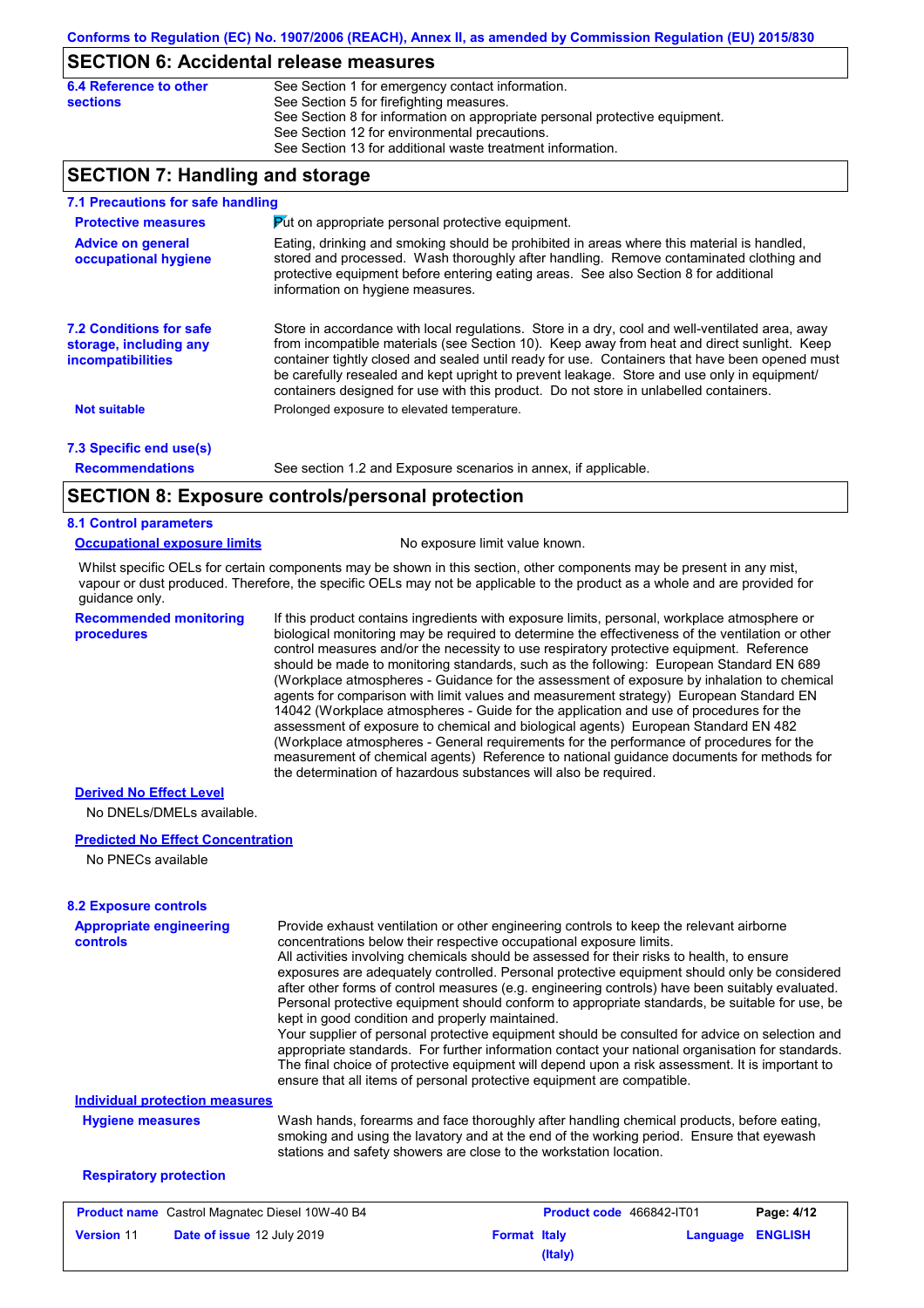# **SECTION 8: Exposure controls/personal protection**

|                            | In case of insufficient ventilation, wear suitable respiratory equipment.<br>The correct choice of respiratory protection depends upon the chemicals being handled, the<br>conditions of work and use, and the condition of the respiratory equipment. Safety procedures<br>should be developed for each intended application. Respiratory protection equipment should<br>therefore be chosen in consultation with the supplier/manufacturer and with a full assessment<br>of the working conditions.                                                                                                                                             |
|----------------------------|---------------------------------------------------------------------------------------------------------------------------------------------------------------------------------------------------------------------------------------------------------------------------------------------------------------------------------------------------------------------------------------------------------------------------------------------------------------------------------------------------------------------------------------------------------------------------------------------------------------------------------------------------|
| <b>Eye/face protection</b> | Safety glasses with side shields.                                                                                                                                                                                                                                                                                                                                                                                                                                                                                                                                                                                                                 |
| <b>Skin protection</b>     |                                                                                                                                                                                                                                                                                                                                                                                                                                                                                                                                                                                                                                                   |
| <b>Hand protection</b>     | <b>General Information:</b>                                                                                                                                                                                                                                                                                                                                                                                                                                                                                                                                                                                                                       |
|                            | Because specific work environments and material handling practices vary, safety procedures<br>should be developed for each intended application. The correct choice of protective gloves<br>depends upon the chemicals being handled, and the conditions of work and use. Most gloves<br>provide protection for only a limited time before they must be discarded and replaced (even the<br>best chemically resistant gloves will break down after repeated chemical exposures).                                                                                                                                                                  |
|                            | Gloves should be chosen in consultation with the supplier / manufacturer and taking account of<br>a full assessment of the working conditions.                                                                                                                                                                                                                                                                                                                                                                                                                                                                                                    |
|                            | Recommended: Nitrile gloves.<br><b>Breakthrough time:</b>                                                                                                                                                                                                                                                                                                                                                                                                                                                                                                                                                                                         |
|                            | Breakthrough time data are generated by glove manufacturers under laboratory test conditions<br>and represent how long a glove can be expected to provide effective permeation resistance. It<br>is important when following breakthrough time recommendations that actual workplace<br>conditions are taken into account. Always consult with your glove supplier for up-to-date<br>technical information on breakthrough times for the recommended glove type.<br>Our recommendations on the selection of gloves are as follows:                                                                                                                |
|                            | Continuous contact:                                                                                                                                                                                                                                                                                                                                                                                                                                                                                                                                                                                                                               |
|                            | Gloves with a minimum breakthrough time of 240 minutes, or >480 minutes if suitable gloves<br>can be obtained.<br>If suitable gloves are not available to offer that level of protection, gloves with shorter<br>breakthrough times may be acceptable as long as appropriate glove maintenance and<br>replacement regimes are determined and adhered to.                                                                                                                                                                                                                                                                                          |
|                            | Short-term / splash protection:                                                                                                                                                                                                                                                                                                                                                                                                                                                                                                                                                                                                                   |
|                            | Recommended breakthrough times as above.<br>It is recognised that for short-term, transient exposures, gloves with shorter breakthrough times<br>may commonly be used. Therefore, appropriate maintenance and replacement regimes must<br>be determined and rigorously followed.                                                                                                                                                                                                                                                                                                                                                                  |
|                            | <b>Glove Thickness:</b>                                                                                                                                                                                                                                                                                                                                                                                                                                                                                                                                                                                                                           |
|                            | For general applications, we recommend gloves with a thickness typically greater than 0.35 mm.                                                                                                                                                                                                                                                                                                                                                                                                                                                                                                                                                    |
|                            | It should be emphasised that glove thickness is not necessarily a good predictor of glove<br>resistance to a specific chemical, as the permeation efficiency of the glove will be dependent<br>on the exact composition of the glove material. Therefore, glove selection should also be based<br>on consideration of the task requirements and knowledge of breakthrough times.<br>Glove thickness may also vary depending on the glove manufacturer, the glove type and the<br>glove model. Therefore, the manufacturers' technical data should always be taken into account<br>to ensure selection of the most appropriate glove for the task. |
|                            | Note: Depending on the activity being conducted, gloves of varying thickness may be required<br>for specific tasks. For example:                                                                                                                                                                                                                                                                                                                                                                                                                                                                                                                  |
|                            | • Thinner gloves (down to 0.1 mm or less) may be required where a high degree of manual<br>dexterity is needed. However, these gloves are only likely to give short duration protection and<br>would normally be just for single use applications, then disposed of.                                                                                                                                                                                                                                                                                                                                                                              |
|                            | • Thicker gloves (up to 3 mm or more) may be required where there is a mechanical (as well<br>as a chemical) risk i.e. where there is abrasion or puncture potential.                                                                                                                                                                                                                                                                                                                                                                                                                                                                             |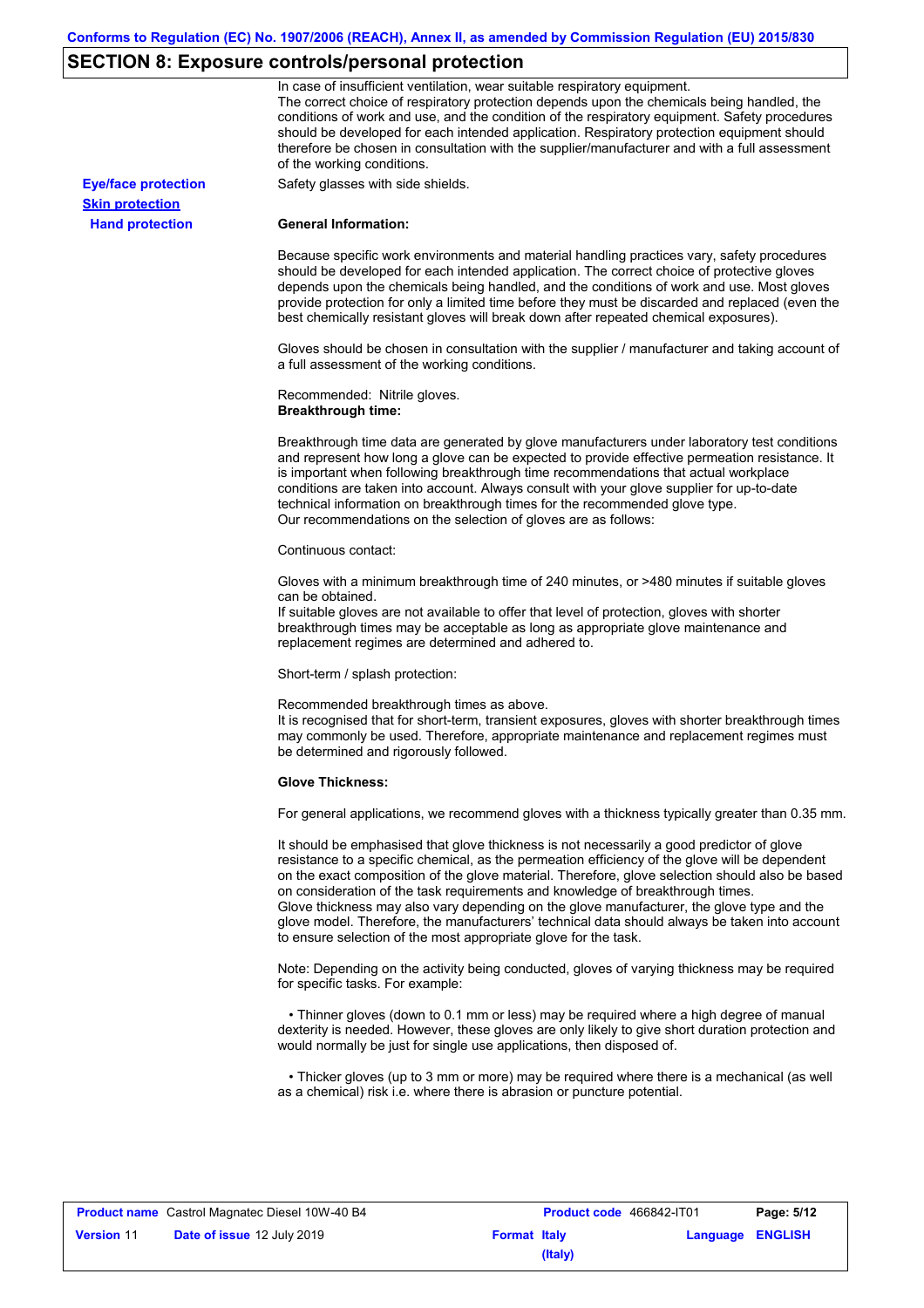# **SECTION 8: Exposure controls/personal protection**

| <b>Skin and body</b>                      | Use of protective clothing is good industrial practice.<br>Personal protective equipment for the body should be selected based on the task being<br>performed and the risks involved and should be approved by a specialist before handling this<br>product.<br>Cotton or polyester/cotton overalls will only provide protection against light superficial<br>contamination that will not soak through to the skin. Overalls should be laundered on a regular<br>basis. When the risk of skin exposure is high (e.g. when cleaning up spillages or if there is a<br>risk of splashing) then chemical resistant aprons and/or impervious chemical suits and boots<br>will be required. |
|-------------------------------------------|---------------------------------------------------------------------------------------------------------------------------------------------------------------------------------------------------------------------------------------------------------------------------------------------------------------------------------------------------------------------------------------------------------------------------------------------------------------------------------------------------------------------------------------------------------------------------------------------------------------------------------------------------------------------------------------|
| <b>Refer to standards:</b>                | Respiratory protection: EN 529<br>Gloves: EN 420, EN 374<br>Eye protection: EN 166<br>Filtering half-mask: EN 149<br>Filtering half-mask with valve: EN 405<br>Half-mask: EN 140 plus filter<br>Full-face mask: EN 136 plus filter<br>Particulate filters: EN 143<br>Gas/combined filters: EN 14387                                                                                                                                                                                                                                                                                                                                                                                   |
| <b>Environmental exposure</b><br>controls | Emissions from ventilation or work process equipment should be checked to ensure they<br>comply with the requirements of environmental protection legislation. In some cases, fume<br>scrubbers, filters or engineering modifications to the process equipment will be necessary to<br>reduce emissions to acceptable levels.                                                                                                                                                                                                                                                                                                                                                         |

# **SECTION 9: Physical and chemical properties**

## **9.1 Information on basic physical and chemical properties**

| <b>Appearance</b>                                      |                                                                                                                                 |
|--------------------------------------------------------|---------------------------------------------------------------------------------------------------------------------------------|
| <b>Physical state</b>                                  | Liquid.                                                                                                                         |
| <b>Colour</b>                                          | Amber.                                                                                                                          |
| Odour                                                  | Not available.                                                                                                                  |
| <b>Odour threshold</b>                                 | Not available.                                                                                                                  |
| рH                                                     | Not available.                                                                                                                  |
| <b>Melting point/freezing point</b>                    | Not available.                                                                                                                  |
| Initial boiling point and boiling<br>range             | Not available.                                                                                                                  |
| <b>Pour point</b>                                      | $-42$ °C                                                                                                                        |
| <b>Flash point</b>                                     | Closed cup: 204°C (399.2°F) [Pensky-Martens.]<br>Open cup: 242°C (467.6°F) [Cleveland.]                                         |
| <b>Evaporation rate</b>                                | Not available.                                                                                                                  |
| <b>Flammability (solid, gas)</b>                       | Not available.                                                                                                                  |
| <b>Upper/lower flammability or</b><br>explosive limits | Not available.                                                                                                                  |
| <b>Vapour pressure</b>                                 | Not available.                                                                                                                  |
| <b>Vapour density</b>                                  | Not available.                                                                                                                  |
| <b>Relative density</b>                                | Not available.                                                                                                                  |
| <b>Density</b>                                         | <1000 kg/m <sup>3</sup> (<1 g/cm <sup>3</sup> ) at 20 <sup>°</sup> C                                                            |
| <b>Solubility(ies)</b>                                 | insoluble in water.                                                                                                             |
| <b>Partition coefficient: n-octanol/</b><br>water      | Not available.                                                                                                                  |
| <b>Auto-ignition temperature</b>                       | Not available.                                                                                                                  |
| <b>Decomposition temperature</b>                       | Not available.                                                                                                                  |
| <b>Viscosity</b>                                       | Kinematic: 99.9 mm <sup>2</sup> /s (99.9 cSt) at 40°C<br>Kinematic: 13.7 to 16.2 mm <sup>2</sup> /s (13.7 to 16.2 cSt) at 100°C |
| <b>Explosive properties</b>                            | Not available.                                                                                                                  |
| <b>Oxidising properties</b>                            | Not available.                                                                                                                  |

## **9.2 Other information**

No additional information.

|                   | <b>Product name</b> Castrol Magnatec Diesel 10W-40 B4 |
|-------------------|-------------------------------------------------------|
| <b>Version 11</b> | Date of issue 12 July 2019                            |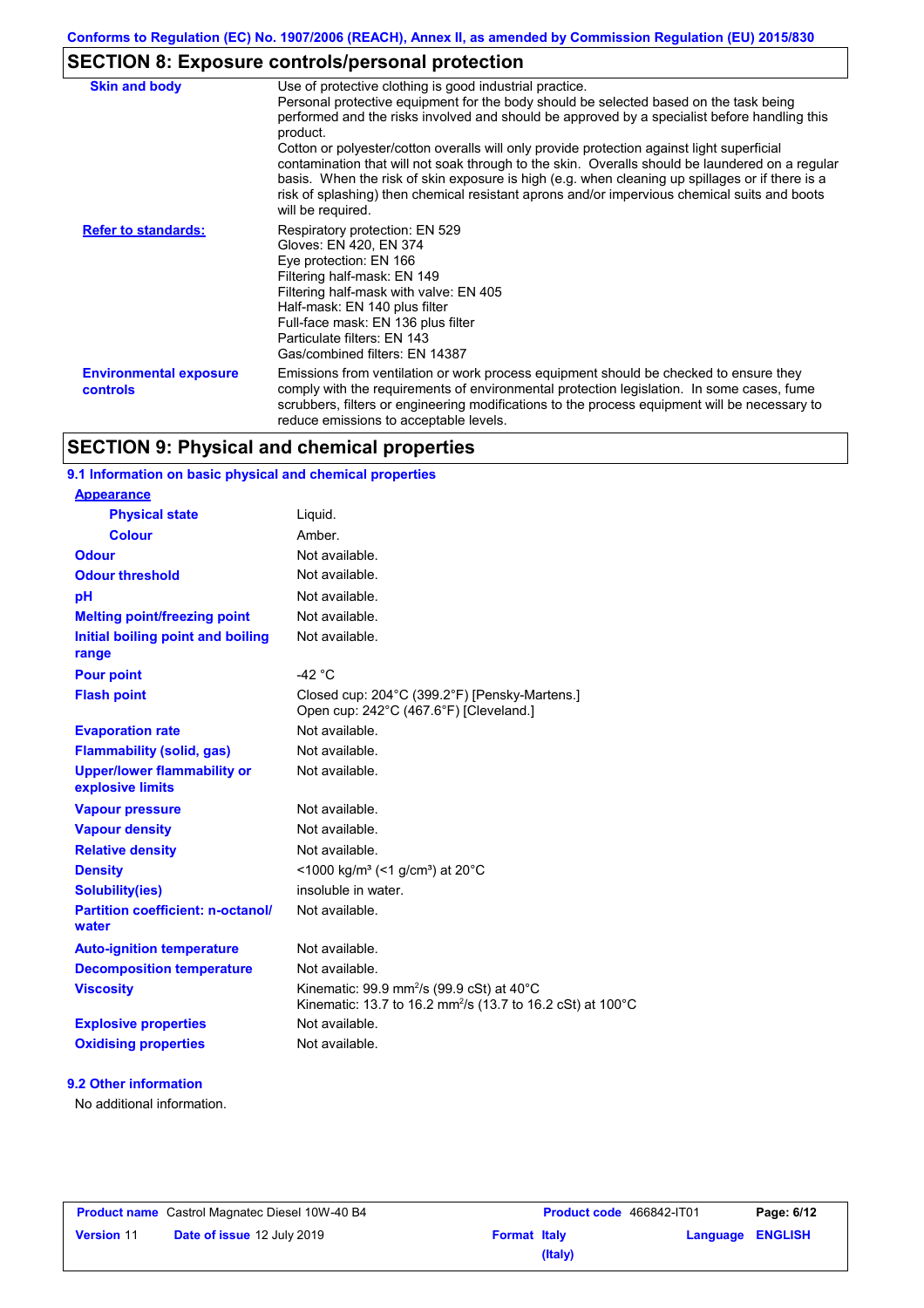| <b>SECTION 10: Stability and reactivity</b>     |                                                                                                                                                                         |  |
|-------------------------------------------------|-------------------------------------------------------------------------------------------------------------------------------------------------------------------------|--|
| <b>10.1 Reactivity</b>                          | No specific test data available for this product. Refer to Conditions to avoid and Incompatible<br>materials for additional information.                                |  |
| <b>10.2 Chemical stability</b>                  | The product is stable.                                                                                                                                                  |  |
| 10.3 Possibility of<br>hazardous reactions      | Under normal conditions of storage and use, hazardous reactions will not occur.<br>Under normal conditions of storage and use, hazardous polymerisation will not occur. |  |
| <b>10.4 Conditions to avoid</b>                 | Avoid all possible sources of ignition (spark or flame).                                                                                                                |  |
| 10.5 Incompatible materials                     | Reactive or incompatible with the following materials: oxidising materials.                                                                                             |  |
| <b>10.6 Hazardous</b><br>decomposition products | Under normal conditions of storage and use, hazardous decomposition products should not be<br>produced.                                                                 |  |

# **SECTION 11: Toxicological information**

| 11.1 Information on toxicological effects          |                                                                                                                                                                                                                                                                                                                                                                                                                 |
|----------------------------------------------------|-----------------------------------------------------------------------------------------------------------------------------------------------------------------------------------------------------------------------------------------------------------------------------------------------------------------------------------------------------------------------------------------------------------------|
| <b>Acute toxicity estimates</b>                    |                                                                                                                                                                                                                                                                                                                                                                                                                 |
| Not available.                                     |                                                                                                                                                                                                                                                                                                                                                                                                                 |
| <b>Information on likely</b><br>routes of exposure | Routes of entry anticipated: Dermal, Inhalation.                                                                                                                                                                                                                                                                                                                                                                |
| <b>Potential acute health effects</b>              |                                                                                                                                                                                                                                                                                                                                                                                                                 |
| <b>Inhalation</b>                                  | Exposure to decomposition products may cause a health hazard. Serious effects may be<br>delayed following exposure.                                                                                                                                                                                                                                                                                             |
| <b>Ingestion</b>                                   | No known significant effects or critical hazards.                                                                                                                                                                                                                                                                                                                                                               |
| <b>Skin contact</b>                                | Defatting to the skin. May cause skin dryness and irritation.                                                                                                                                                                                                                                                                                                                                                   |
| <b>Eye contact</b>                                 | Not classified as an eye irritant. Based on data available for this or related materials.                                                                                                                                                                                                                                                                                                                       |
|                                                    | <b>Symptoms related to the physical, chemical and toxicological characteristics</b>                                                                                                                                                                                                                                                                                                                             |
| <b>Inhalation</b>                                  | No specific data.                                                                                                                                                                                                                                                                                                                                                                                               |
| <b>Ingestion</b>                                   | No specific data.                                                                                                                                                                                                                                                                                                                                                                                               |
| <b>Skin contact</b>                                | Adverse symptoms may include the following:<br>irritation<br>dryness<br>cracking                                                                                                                                                                                                                                                                                                                                |
| <b>Eye contact</b>                                 | No specific data.                                                                                                                                                                                                                                                                                                                                                                                               |
|                                                    | Delayed and immediate effects as well as chronic effects from short and long-term exposure                                                                                                                                                                                                                                                                                                                      |
| <b>Inhalation</b>                                  | Overexposure to the inhalation of airborne droplets or aerosols may cause irritation of the<br>respiratory tract.                                                                                                                                                                                                                                                                                               |
| <b>Ingestion</b>                                   | Ingestion of large quantities may cause nausea and diarrhoea.                                                                                                                                                                                                                                                                                                                                                   |
| <b>Skin contact</b>                                | Prolonged or repeated contact can defat the skin and lead to irritation and/or dermatitis.                                                                                                                                                                                                                                                                                                                      |
| <b>Eye contact</b>                                 | Potential risk of transient stinging or redness if accidental eye contact occurs.                                                                                                                                                                                                                                                                                                                               |
| <b>Potential chronic health effects</b>            |                                                                                                                                                                                                                                                                                                                                                                                                                 |
| <b>General</b>                                     | <b>USED ENGINE OILS</b><br>Combustion products resulting from the operation of internal combustion engines contaminate<br>engine oils during use. Used engine oil may contain hazardous components which have the<br>potential to cause skin cancer. Frequent or prolonged contact with all types and makes of used<br>engine oil must therefore be avoided and a high standard of personal hygiene maintained. |
| <b>Carcinogenicity</b>                             | No known significant effects or critical hazards.                                                                                                                                                                                                                                                                                                                                                               |
| <b>Mutagenicity</b>                                | No known significant effects or critical hazards.                                                                                                                                                                                                                                                                                                                                                               |
| <b>Developmental effects</b>                       | No known significant effects or critical hazards.                                                                                                                                                                                                                                                                                                                                                               |
| <b>Fertility effects</b>                           | No known significant effects or critical hazards.                                                                                                                                                                                                                                                                                                                                                               |

| <b>Product name</b> Castrol Magnatec Diesel 10W-40 B4 |                                   | <b>Product code</b> 466842-IT01 |         | Page: 7/12              |  |
|-------------------------------------------------------|-----------------------------------|---------------------------------|---------|-------------------------|--|
| <b>Version 11</b>                                     | <b>Date of issue 12 July 2019</b> | <b>Format Italy</b>             |         | <b>Language ENGLISH</b> |  |
|                                                       |                                   |                                 | (Italy) |                         |  |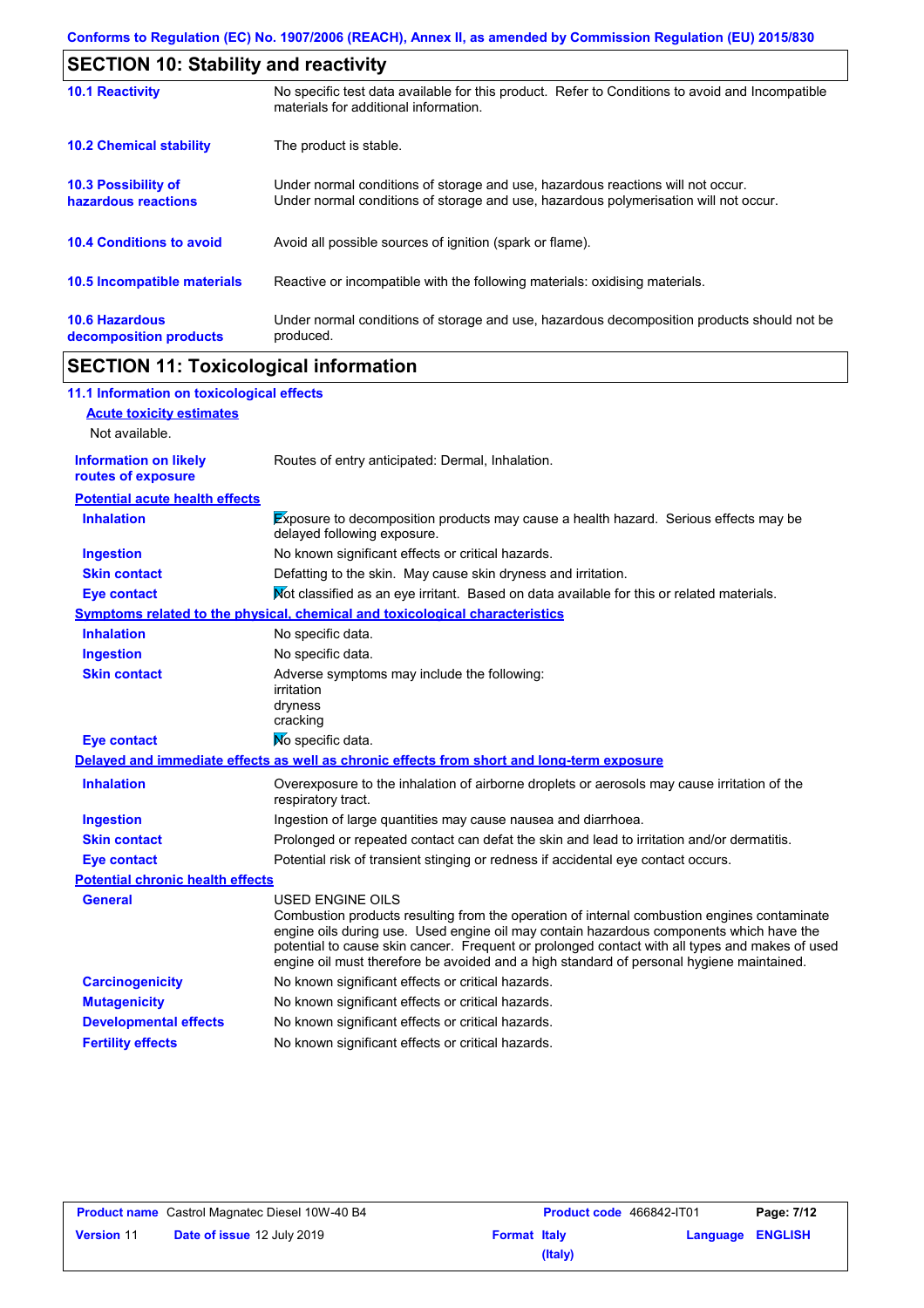### **SECTION 12: Ecological information**

#### **12.1 Toxicity**

**Environmental hazards** Not classified as dangerous Product not classified for environmental effects. Based on data available for this or related materials.

#### **12.2 Persistence and degradability**

Not expected to be rapidly degradable.

#### **12.3 Bioaccumulative potential**

This product is not expected to bioaccumulate through food chains in the environment.

| <b>12.4 Mobility in soil</b>                            |                                                                      |
|---------------------------------------------------------|----------------------------------------------------------------------|
| <b>Soil/water partition</b><br><b>coefficient (Koc)</b> | Not available.                                                       |
| <b>Mobility</b>                                         | Spillages may penetrate the soil causing ground water contamination. |

#### **12.5 Results of PBT and vPvB assessment**

Product does not meet the criteria for PBT or vPvB according to Regulation (EC) No. 1907/2006, Annex XIII.

#### **12.6 Other adverse effects**

Spills may form a film on water surfaces causing physical damage to organisms. Oxygen transfer could also be impaired. **Other ecological information**

### **SECTION 13: Disposal considerations**

#### **13.1 Waste treatment methods**

#### **Product**

**Methods of disposal**

Where possible, arrange for product to be recycled. Dispose of via an authorised person/ licensed waste disposal contractor in accordance with local regulations.

## **Hazardous waste** Yes.

**European waste catalogue (EWC)**

| Waste code | <b>Waste designation</b>                                         |
|------------|------------------------------------------------------------------|
| $130205*$  | Imineral-based non-chlorinated engine, gear and lubricating oils |
|            |                                                                  |

However, deviation from the intended use and/or the presence of any potential contaminants may require an alternative waste disposal code to be assigned by the end user.

#### **Packaging Methods of disposal Special precautions** Where possible, arrange for product to be recycled. Dispose of via an authorised person/ licensed waste disposal contractor in accordance with local regulations. This material and its container must be disposed of in a safe way. Care should be taken when handling emptied containers that have not been cleaned or rinsed out. Empty containers or liners may retain some product residues. Empty containers represent a fire hazard as they may contain flammable product residues and vapour. Never weld, solder or braze empty containers. Avoid dispersal of spilt material and runoff and contact with soil, waterways, drains and sewers. **References** Commission 2014/955/EU Directive 2008/98/EC

## **SECTION 14: Transport information**

|                                           | <b>ADR/RID</b>                                        | <b>ADN</b>     | <b>IMDG</b>                    | <b>IATA</b>                       |
|-------------------------------------------|-------------------------------------------------------|----------------|--------------------------------|-----------------------------------|
| 14.1 UN number                            | Not regulated.                                        | Not regulated. | Not regulated.                 | Not regulated.                    |
| 14.2 UN proper<br>shipping name           |                                                       |                |                                |                                   |
| <b>14.3 Transport</b><br>hazard class(es) |                                                       |                |                                |                                   |
| 14.4 Packing<br>group                     |                                                       |                |                                |                                   |
|                                           | <b>Product name</b> Castrol Magnatec Diesel 10W-40 B4 |                | Product code 466842-IT01       | Page: 8/12                        |
| <b>Version 11</b>                         | Date of issue 12 July 2019                            |                | <b>Format Italy</b><br>(Italy) | <b>ENGLISH</b><br><b>Language</b> |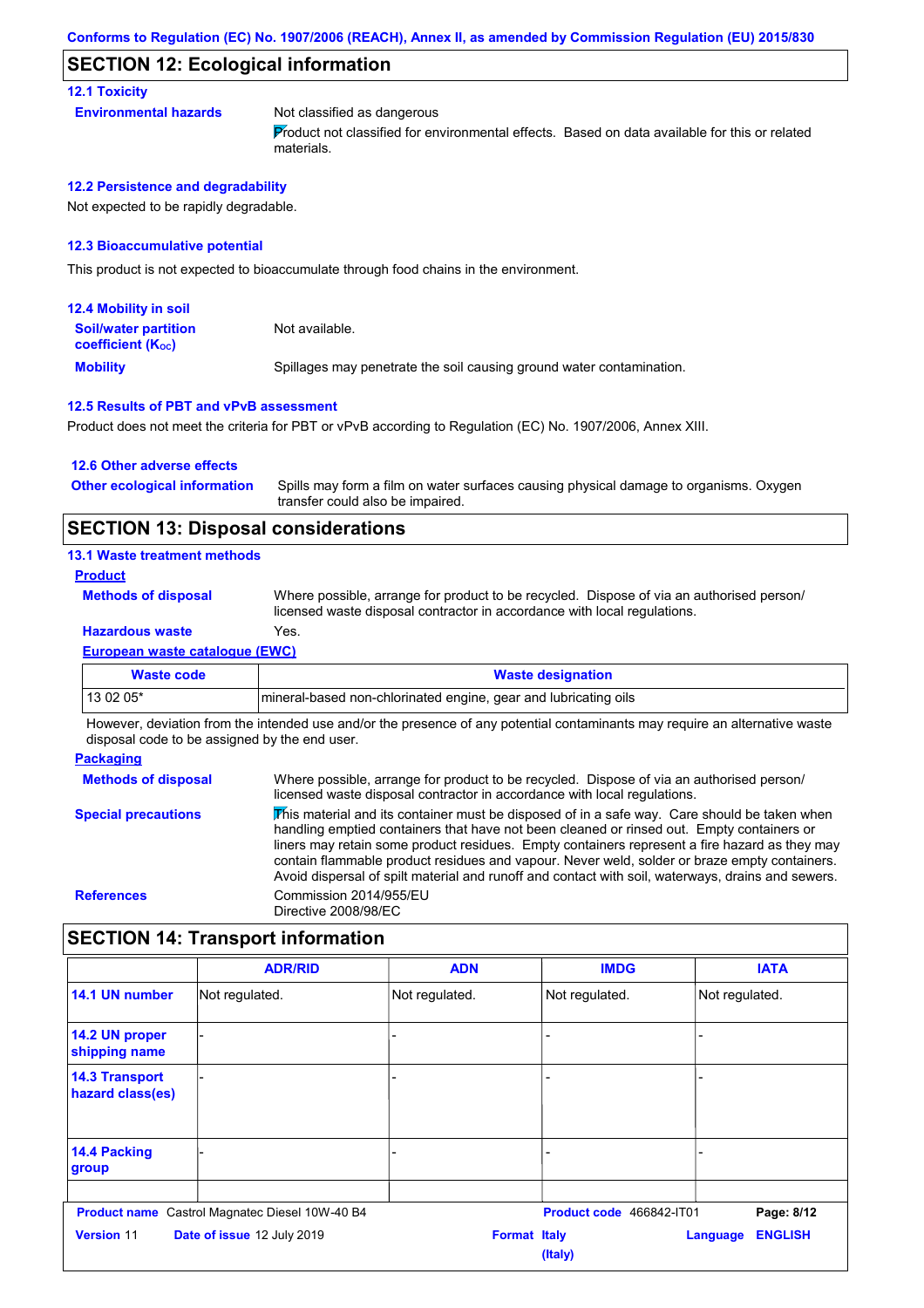#### **Conforms to Regulation (EC) No. 1907/2006 (REACH), Annex II, as amended by Commission Regulation (EU) 2015/830**

## **SECTION 14: Transport information**

| 14.5<br><b>Environmental</b><br>hazards | No. | No. | No. | 'No. |
|-----------------------------------------|-----|-----|-----|------|
| <b>Additional</b><br>information        |     |     |     |      |

**14.6 Special precautions for user** Not available.

#### **14.7 Transport in bulk according to Annex II of Marpol and the IBC Code** Not available.

**assessment**

## **SECTION 15: Regulatory information**

**National regulations Other regulations REACH Status** The company, as identified in Section 1, sells this product in the EU in compliance with the current requirements of REACH. **15.1 Safety, health and environmental regulations/legislation specific for the substance or mixture EU Regulation (EC) No. 1907/2006 (REACH) Annex XIV - List of substances subject to authorisation 15.2 Chemical safety Substances of very high concern** None of the components are listed. All components are listed or exempted. All components are listed or exempted. All components are listed or exempted. All components are listed or exempted. All components are active or exempted. All components are listed or exempted. All components are listed or exempted. **United States inventory (TSCA 8b) Australia inventory (AICS) Canada inventory China inventory (IECSC) Japan inventory (ENCS) Korea inventory (KECI) Philippines inventory (PICCS) Taiwan Chemical Substances Inventory (TCSI)** All components are listed or exempted. **Ozone depleting substances (1005/2009/EU)** Not listed. **Prior Informed Consent (PIC) (649/2012/EU)** Not listed. **Seveso Directive** This product is not controlled under the Seveso Directive. A Chemical Safety Assessment has been carried out for one or more of the substances within this mixture. A Chemical Safety Assessment has not been carried out for the mixture itself. None of the components are listed. **Annex XIV**

| <b>Abbreviations and acronyms</b>                     | ADN = European Provisions concerning the International Carriage of Dangerous Goods by<br>Inland Waterway<br>ADR = The European Agreement concerning the International Carriage of Dangerous Goods by<br>Road |                                                                                          |                          |          |                                                                         |  |  |  |
|-------------------------------------------------------|--------------------------------------------------------------------------------------------------------------------------------------------------------------------------------------------------------------|------------------------------------------------------------------------------------------|--------------------------|----------|-------------------------------------------------------------------------|--|--|--|
|                                                       |                                                                                                                                                                                                              |                                                                                          |                          |          | $ATE = Acute Toxicity Estimate$<br><b>BCF</b> = Bioconcentration Factor |  |  |  |
|                                                       |                                                                                                                                                                                                              |                                                                                          |                          |          | CAS = Chemical Abstracts Service                                        |  |  |  |
|                                                       |                                                                                                                                                                                                              | CLP = Classification, Labelling and Packaging Regulation [Regulation (EC) No. 1272/2008] |                          |          |                                                                         |  |  |  |
|                                                       |                                                                                                                                                                                                              | CSA = Chemical Safety Assessment                                                         |                          |          |                                                                         |  |  |  |
| <b>Product name</b> Castrol Magnatec Diesel 10W-40 B4 |                                                                                                                                                                                                              |                                                                                          | Product code 466842-IT01 |          | Page: 9/12                                                              |  |  |  |
| <b>Version 11</b><br>Date of issue 12 July 2019       |                                                                                                                                                                                                              | <b>Format Italy</b>                                                                      |                          | Language | <b>ENGLISH</b>                                                          |  |  |  |

**(Italy)**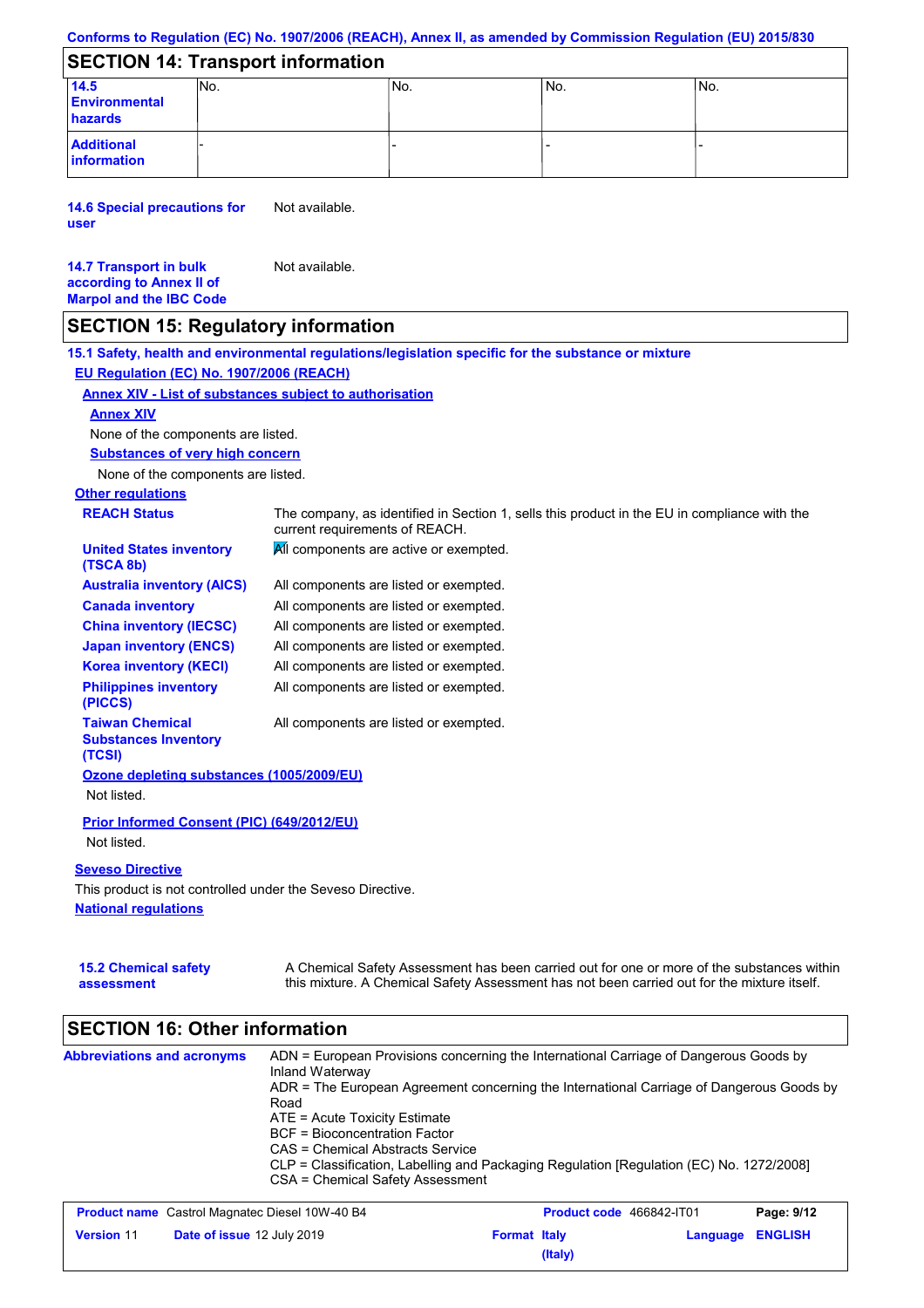### **SECTION 16: Other information**

CSR = Chemical Safety Report DMEL = Derived Minimal Effect Level DNEL = Derived No Effect Level EINECS = European Inventory of Existing Commercial chemical Substances ES = Exposure Scenario EUH statement = CLP-specific Hazard statement EWC = European Waste Catalogue GHS = Globally Harmonized System of Classification and Labelling of Chemicals IATA = International Air Transport Association IBC = Intermediate Bulk Container IMDG = International Maritime Dangerous Goods LogPow = logarithm of the octanol/water partition coefficient MARPOL = International Convention for the Prevention of Pollution From Ships, 1973 as modified by the Protocol of 1978. ("Marpol" = marine pollution) OECD = Organisation for Economic Co-operation and Development PBT = Persistent, Bioaccumulative and Toxic PNEC = Predicted No Effect Concentration REACH = Registration, Evaluation, Authorisation and Restriction of Chemicals Regulation [Regulation (EC) No. 1907/2006] RID = The Regulations concerning the International Carriage of Dangerous Goods by Rail RRN = REACH Registration Number SADT = Self-Accelerating Decomposition Temperature SVHC = Substances of Very High Concern STOT-RE = Specific Target Organ Toxicity - Repeated Exposure STOT-SE = Specific Target Organ Toxicity - Single Exposure TWA = Time weighted average UN = United Nations UVCB = Complex hydrocarbon substance VOC = Volatile Organic Compound vPvB = Very Persistent and Very Bioaccumulative Varies = may contain one or more of the following 64741-88-4 / RRN 01-2119488706-23, 64741-89-5 / RRN 01-2119487067-30, 64741-95-3 / RRN 01-2119487081-40, 64741-96-4/ RRN 01-2119483621-38, 64742-01-4 / RRN 01-2119488707-21, 64742-44-5 / RRN 01-2119985177-24, 64742-45-6, 64742-52-5 / RRN 01-2119467170-45, 64742-53-6 / RRN 01-2119480375-34, 64742-54-7 / RRN 01-2119484627-25, 64742-55-8 / RRN 01-2119487077-29, 64742-56-9 / RRN 01-2119480132-48, 64742-57-0 / RRN 01-2119489287-22, 64742-58-1, 64742-62-7 / RRN 01-2119480472-38, 64742-63-8, 64742-65-0 / RRN 01-2119471299-27, 64742-70-7 / RRN 01-2119487080-42, 72623-85-9 / RRN 01-2119555262-43, 72623-86-0 / RRN 01-2119474878-16, 72623-87-1 / RRN 01-2119474889-13

**Procedure used to derive the classification according to Regulation (EC) No. 1272/2008 [CLP/GHS]**

| <b>Classification</b>                                   |                                                                                        | <b>Justification</b>                                                                                                                        |
|---------------------------------------------------------|----------------------------------------------------------------------------------------|---------------------------------------------------------------------------------------------------------------------------------------------|
| <b>Not classified.</b>                                  |                                                                                        |                                                                                                                                             |
| <b>Full text of abbreviated H</b><br><b>statements</b>  | H315<br>H318<br>H411                                                                   | Causes skin irritation.<br>Causes serious eye damage.<br>Toxic to aguatic life with long lasting effects.                                   |
| <b>Full text of classifications</b><br><b>[CLP/GHS]</b> | <b>Aguatic Chronic 2, H411</b><br>Eye Dam. 1, H318<br>Skin Irrit. 2, H315              | LONG-TERM (CHRONIC) AQUATIC HAZARD - Category 2<br>SERIOUS EYE DAMAGE/EYE IRRITATION - Category 1<br>SKIN CORROSION/IRRITATION - Category 2 |
| <b>History</b>                                          |                                                                                        |                                                                                                                                             |
| Date of issue/Date of<br>revision                       | 12/07/2019.                                                                            |                                                                                                                                             |
| Date of previous issue                                  | 24/04/2019.                                                                            |                                                                                                                                             |
| <b>Prepared by</b>                                      | <b>Product Stewardship</b>                                                             |                                                                                                                                             |
|                                                         | $\triangledown$ Indicates information that has changed from previously issued version. |                                                                                                                                             |

#### **Notice to reader**

All reasonably practicable steps have been taken to ensure this data sheet and the health, safety and environmental information contained in it is accurate as of the date specified below. No warranty or representation, express or implied is made as to the accuracy or completeness of the data and information in this data sheet.

The data and advice given apply when the product is sold for the stated application or applications. You should not use the product other than for the stated application or applications without seeking advice from BP Group.

It is the user's obligation to evaluate and use this product safely and to comply with all applicable laws and regulations. The BP Group shall not be responsible for any damage or injury resulting from use, other than the stated product use of the material, from any failure to adhere to recommendations, or from any hazards inherent in the nature of the material. Purchasers of the product for supply to a third party for use at work, have a duty to take all necessary steps to ensure that any person handling or using the product is provided with the information in this sheet. Employers have a duty to tell employees and others who may be

| <b>Product name</b> Castrol Magnatec Diesel 10W-40 B4 |                            | <b>Product code</b> 466842-IT01 |         | Page: 10/12             |  |
|-------------------------------------------------------|----------------------------|---------------------------------|---------|-------------------------|--|
| <b>Version 11</b>                                     | Date of issue 12 July 2019 | <b>Format Italy</b>             |         | <b>Language ENGLISH</b> |  |
|                                                       |                            |                                 | (Italy) |                         |  |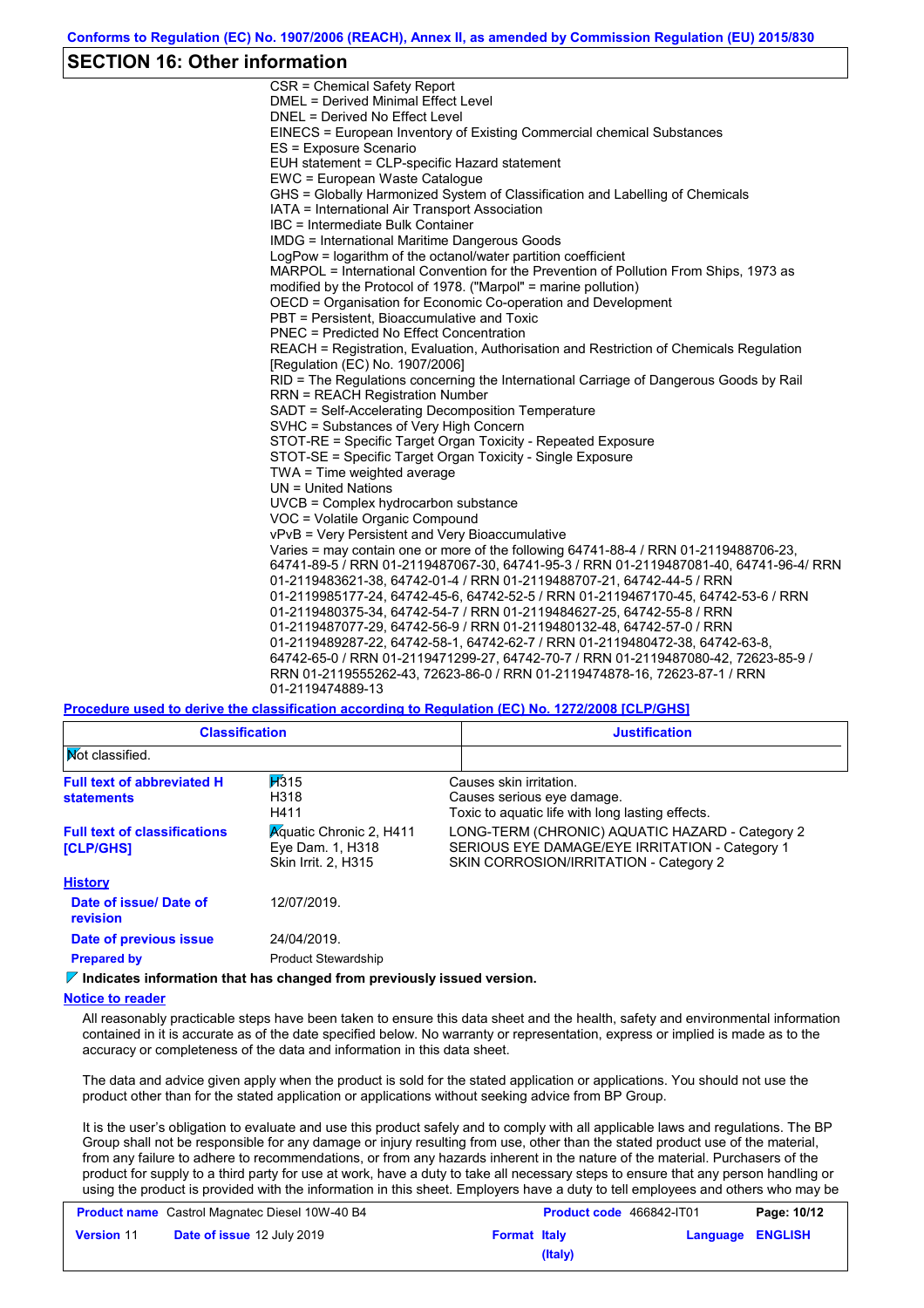# **SECTION 16: Other information**

affected of any hazards described in this sheet and of any precautions that should be taken. You can contact the BP Group to ensure that this document is the most current available. Alteration of this document is strictly prohibited.

| <b>Product name</b> Castrol Magnatec Diesel 10W-40 B4 |                                   | <b>Product code</b> 466842-IT01 |         | Page: 11/12             |  |
|-------------------------------------------------------|-----------------------------------|---------------------------------|---------|-------------------------|--|
| <b>Version 11</b>                                     | <b>Date of issue 12 July 2019</b> | <b>Format Italy</b>             |         | <b>Language ENGLISH</b> |  |
|                                                       |                                   |                                 | (Italy) |                         |  |